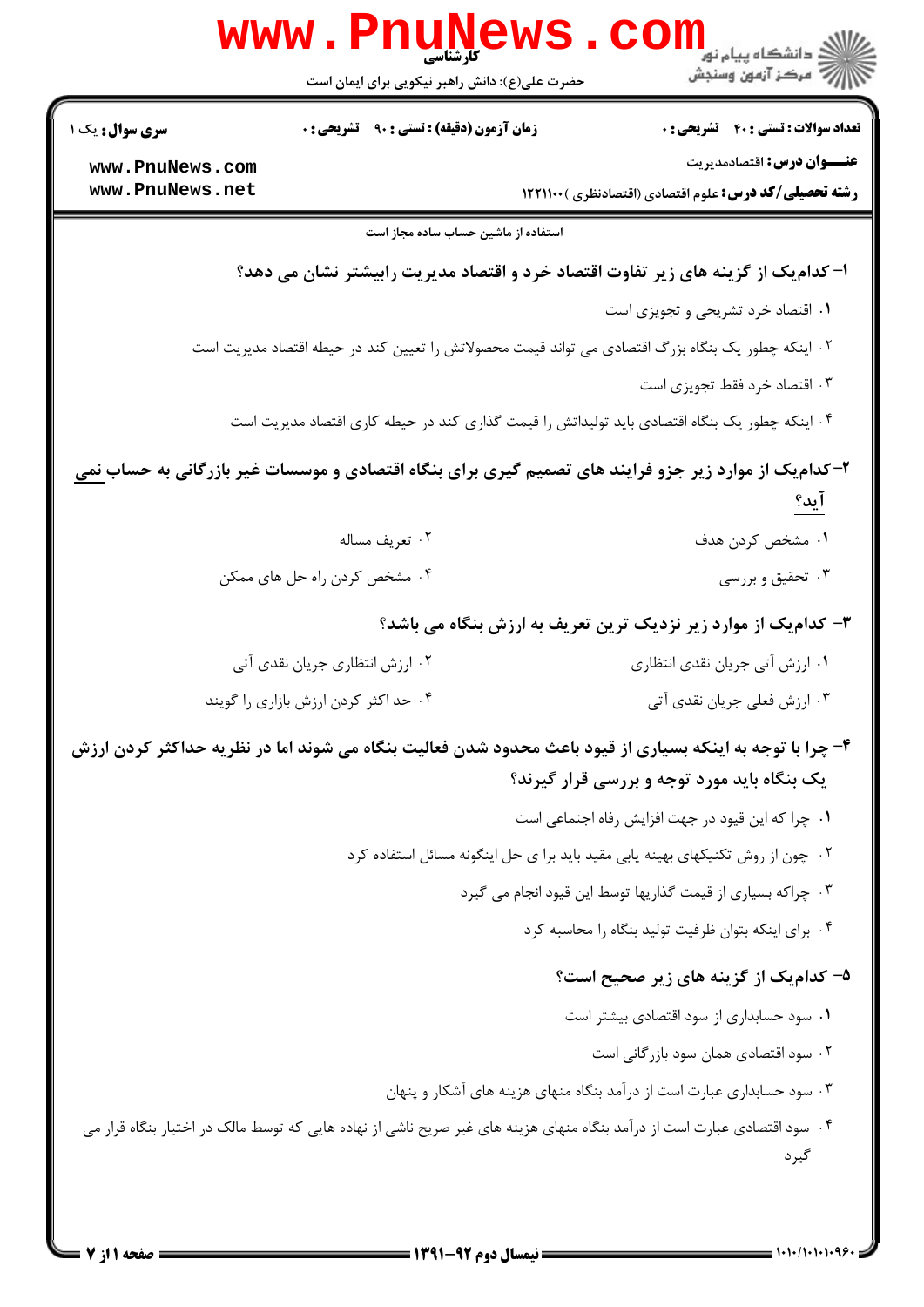|                                    | WWW . PIIUN<br>کارشناسی<br>حضرت علی(ع): دانش راهبر نیکویی برای ایمان است |                                                                                                                                                                                                                                    | ڪ دانشڪاه پيام نور<br><mark>ر</mark> ∕ مرڪز آزمون وسنڊش                           |
|------------------------------------|--------------------------------------------------------------------------|------------------------------------------------------------------------------------------------------------------------------------------------------------------------------------------------------------------------------------|-----------------------------------------------------------------------------------|
| <b>سری سوال : ۱ یک</b>             | زمان آزمون (دقیقه) : تستی : ۹۰٪ تشریحی : ۰                               |                                                                                                                                                                                                                                    | <b>تعداد سوالات : تستی : 40 - تشریحی : 0</b><br><b>عنـــوان درس:</b> اقتصادمدیریت |
| www.PnuNews.com<br>www.PnuNews.net |                                                                          |                                                                                                                                                                                                                                    | <b>رشته تحصیلی/کد درس:</b> علوم اقتصادی (اقتصادنظری ) ۱۲۲۱۱۰۰                     |
|                                    |                                                                          | ۶- طبق کدام یک از نظر یه های زیر سود اقتصادی بنگاه رقابت کامل در بلند مدت صفر است؟                                                                                                                                                 |                                                                                   |
| ۰۴ نظریه اصطکاکی سود               | ۰۳ نظریه انحصاری سود                                                     | ۰۲ نظریه جبرانی سود                                                                                                                                                                                                                | ۰۱ نظریه نوآوری سود                                                               |
|                                    |                                                                          |                                                                                                                                                                                                                                    | ۷- کدام یک از گزینه های زیر صحیح است؟                                             |
|                                    |                                                                          | <b>۱.</b> سود متوسط با سود نهایی در نقطه ماکسیمم سود نهایی با هم برابر هستند                                                                                                                                                       |                                                                                   |
|                                    |                                                                          | ۰۲ سود نهایی در نقطه ماکسیمم سود متوسط با آن یکسان می شود                                                                                                                                                                          |                                                                                   |
|                                    |                                                                          | ۰۳ وقتی سود نهایی صفر است سود کل در حال نزول می باشد                                                                                                                                                                               |                                                                                   |
|                                    |                                                                          | ۰۴ وقتی سود نهایی صفر است سود کل در حال سعود می باشد                                                                                                                                                                               |                                                                                   |
|                                    |                                                                          | ۸– بر اساس مطالعه هارولد کوهن هزینه کل عملیات یک بیمارستان ( بر حسب دلار) در آمریکا برابر با<br>است که $\mathcal X$ بیانگر روزهایی است که بیمار در بیمارستان بستری می شود. این $C=$ ۲ مه $\circ$ ۰۰۰ مود. این $\chi^{\mathfrak p}$ |                                                                                   |
|                                    |                                                                          | بیمارستان ( بر حسب روزهای بستری شدن بیمار) چقدر باید بزرگ باشد تا هزینه اقامت یک روز بیمار به حداقل                                                                                                                                | برسد؟                                                                             |
|                                    |                                                                          | $9$ $9$                                                                                                                                                                                                                            | 191                                                                               |
|                                    |                                                                          | اگر تابع سود بنگاهی بصورت ۲۰۰ $q$ ۰۲ + ۳ $q^{\mathfrak{p}}$ ۲ + ۳ ا $q^{\mathfrak{p}}$ + ۲ ا $q^{\mathfrak{p}}$ + ۲ اگر تابع سود نهایی $\tau$                                                                                      |                                                                                   |
|                                    |                                                                          |                                                                                                                                                                                                                                    | ماكسيمم است؟                                                                      |
| $\mathfrak{f}$ . $\mathfrak{f}$    | $\mathbf{r}$ $\mathbf{r}$                                                | $\gamma$ . $\gamma$                                                                                                                                                                                                                | $\lambda$ .                                                                       |
|                                    |                                                                          | ۱۰- در حل مسائل برنامه ریزی خطی مقدار واحد های بکار نرفته و یا ظرفیت های بیکار تولید را چگونه می توان                                                                                                                              | محاسبه کرد؟                                                                       |
|                                    | ۰۲ توسط اضافه کردن قیدهای بیشتر                                          |                                                                                                                                                                                                                                    | ۰۱ توسط اضافه کردن متغیر های کمکی                                                 |
|                                    | ۰۴ توسط اضافه كردن ضريب لاگرانژ به تابع                                  |                                                                                                                                                                                                                                    | ۰۳ توسط اضافه کردن قید های نامساوی                                                |
|                                    |                                                                          |                                                                                                                                                                                                                                    | ا = قیمت سایه نهاده ای مانند $A$ صفر است آنگاه، $\,$                              |
|                                    |                                                                          |                                                                                                                                                                                                                                    | ۰۱ ارزش نهایی این نهاده مثبت است                                                  |
|                                    |                                                                          |                                                                                                                                                                                                                                    | ۰۲ ارزش نهایی این نهاده منفی است                                                  |
|                                    |                                                                          |                                                                                                                                                                                                                                    | ۰۳ این نهاده دیگر قید محدودکننده ای برای بنگاه نیست                               |
|                                    |                                                                          | ۰۴ افزودن یک واحد اضافی از این عامل سود ناخالص بنگاه را بیشتر می کند                                                                                                                                                               |                                                                                   |
|                                    |                                                                          |                                                                                                                                                                                                                                    |                                                                                   |
|                                    |                                                                          |                                                                                                                                                                                                                                    |                                                                                   |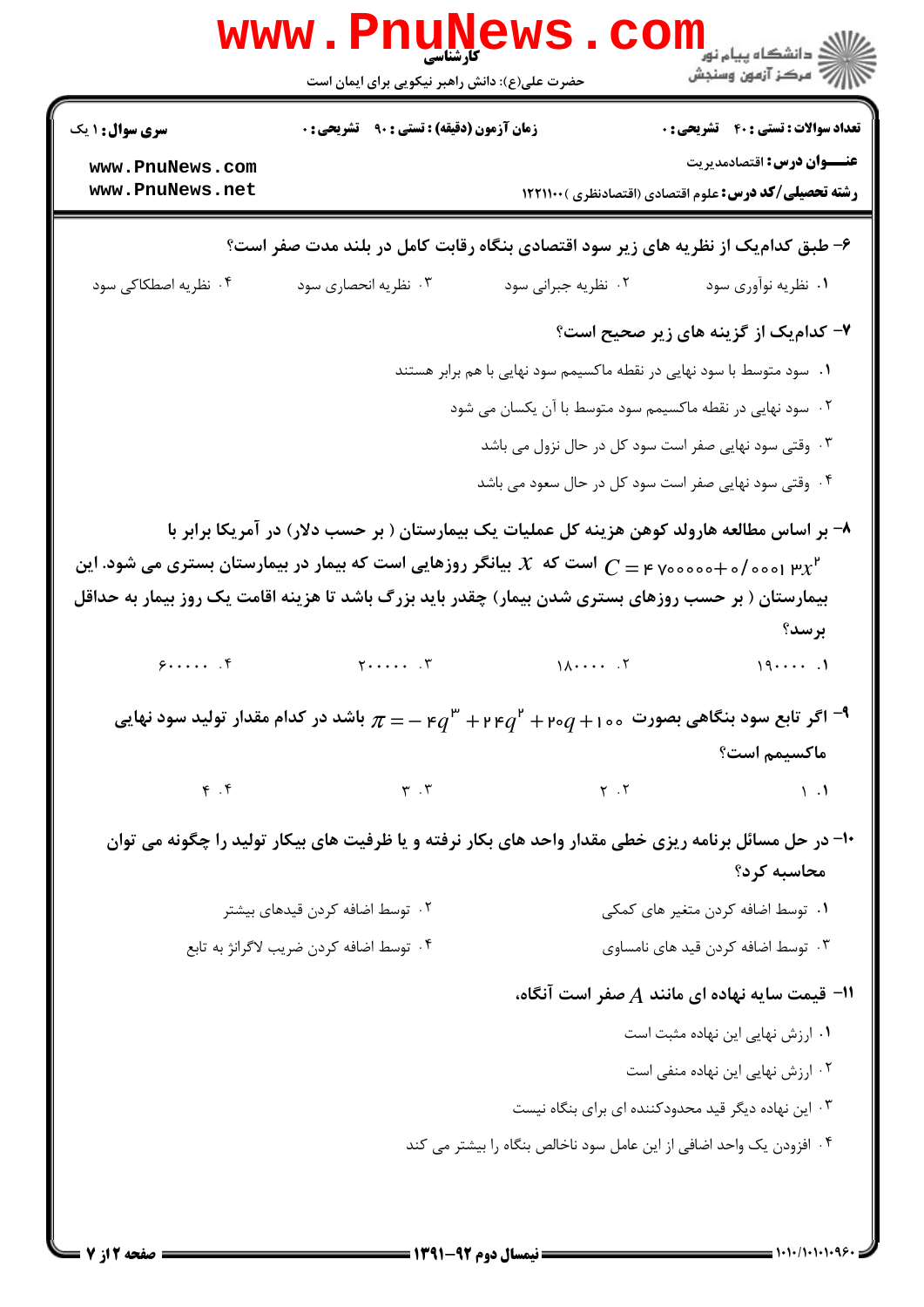|                                    | www.PnuNews<br>حضرت علی(ع): دانش راهبر نیکویی برای ایمان است                                                                                                                                                                     |                                                               | لاد دانشگاه پيام نور <mark>- -</mark><br>  /> مرکز آزمون وسنجش |
|------------------------------------|----------------------------------------------------------------------------------------------------------------------------------------------------------------------------------------------------------------------------------|---------------------------------------------------------------|----------------------------------------------------------------|
| <b>سری سوال : ۱ یک</b>             | <b>زمان آزمون (دقیقه) : تستی : ۹۰ تشریحی : 0</b>                                                                                                                                                                                 |                                                               | <b>تعداد سوالات : تستی : 40 ٪ تشریحی : 0</b>                   |
| www.PnuNews.com<br>www.PnuNews.net |                                                                                                                                                                                                                                  | <b>رشته تحصیلی/کد درس:</b> علوم اقتصادی (اقتصادنظری ) ۱۲۲۱۱۰۰ | <b>عنـــوان درس:</b> اقتصادمدیریت                              |
|                                    |                                                                                                                                                                                                                                  | ۱۲- یک طرح اقتصادی پر مخاطره تر است اگر                       |                                                                |
|                                    | ۰۲ بیشترین انحراف معیار را داشته باشد                                                                                                                                                                                            |                                                               | ۰۱ كمترين انحراف معيار را داشته باشد                           |
|                                    | ۰۴ توزیبع احتمال نرمال باشد                                                                                                                                                                                                      |                                                               | ۰۳ توزیع احتمال فشرده تر باشد                                  |
| $\Delta$                           | $B$ ا- دو رویداد ممکن $A$ و $B$ را در نظر بگیرید، اگر مطلوبیت رویداد $A$ برای تصمیم گیرنده ۲ و مطلوبیت رویداد $\bullet$<br>برابر ۸ و احتمال هر رویداد ۵۰ – ۵۰ باشد، مطلوبیت انتظاری برابر است با<br>$\Delta$ $\cdot$ $\tilde{r}$ | $\lambda$ . $\zeta$                                           | $1 \cdot \cdot \cdot$                                          |
|                                    |                                                                                                                                                                                                                                  |                                                               |                                                                |
|                                    | ۱۴– اگر تابع مطلوبیت فردی $U$ باشد و مشتق دوم این تابع بزرگتر از صفر باشد آنگاه می توان گفت که این فرد.<br>۰۲ ریسک گریز است                                                                                                      |                                                               | ٠١ ريسک پذير است                                               |
|                                    | ۰۴ در ابتدا ریسک گریز بوده و سپس ریسک پذیر شده است                                                                                                                                                                               |                                                               | ۰۳ ریسک خنثی است                                               |
|                                    |                                                                                                                                                                                                                                  |                                                               | ۱۵– کشش قیمتی تقاضا برای یک کالا                               |
|                                    | ۰۲ می تواند بین صفر و بی نهایت باشد                                                                                                                                                                                              |                                                               | ۰۱ همواره صفر است                                              |
|                                    | ۰۴ بین صفر و یک است                                                                                                                                                                                                              |                                                               | ۰۳ همواره یک است                                               |
|                                    |                                                                                                                                                                                                                                  | ۱۶– اگر مقدار تقاضا تحت تاثير قيمت واقع نشود                  |                                                                |
|                                    | ٠٢ كشش قيمتى تقاضا صفر است                                                                                                                                                                                                       |                                                               | ٠١. تابع تقاضا افقى است                                        |
|                                    | ۰۴ کشش قیمتی بی نهایت است                                                                                                                                                                                                        |                                                               | ۰۳ تابع تقاضا شیب منفی دارد                                    |
|                                    | ۱۷- اگر کاهش در قیمت کالا موجب کاهش در کل مبلغ صرف شده روی آن کالا شود حتما                                                                                                                                                      |                                                               |                                                                |
|                                    | ۰۲ کشش کوچکتر از یک است                                                                                                                                                                                                          |                                                               | ٠١ كشش كوچكتر از صفر است                                       |
|                                    | ۰۴ کشش بی نهایت است                                                                                                                                                                                                              |                                                               | ۰۳ کشش بین صفر و یک است                                        |
|                                    | اگر تابع معکوس تقاضا برای محصولی $p$ ۳ – $\dfrac{\alpha}{\mathsf{v}} = q$ باشد، شیب در آمد نهایی آن است.                                                                                                                         |                                                               |                                                                |
| $\mathbf{r}$ . $\mathbf{r}$        | $\mathsf{p}$ . $\mathsf{r}$                                                                                                                                                                                                      | $Y \cdot Y$                                                   | $\mathbf{r}$ .                                                 |
|                                    |                                                                                                                                                                                                                                  |                                                               |                                                                |
|                                    |                                                                                                                                                                                                                                  |                                                               |                                                                |

 $= 1.1 - 11.1 - 1.95$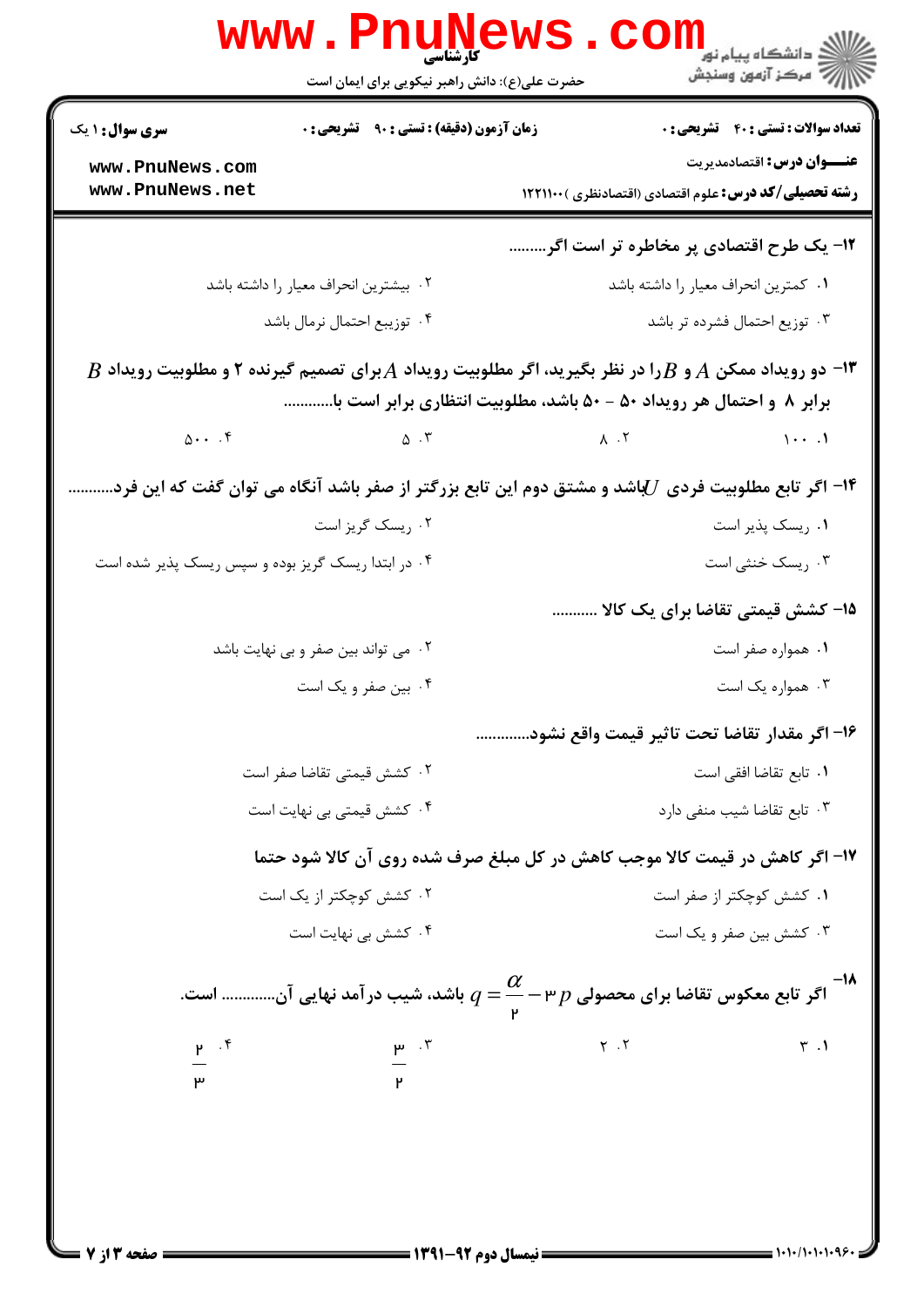|                                                                                                                 | <b>www.rnuilew</b><br>حضرت علی(ع): دانش راهبر نیکویی برای ایمان است                                                        |                                                               | رد دانشگاه پيام نور ■<br>ار <i>در دن آزمون</i> وسنجش |
|-----------------------------------------------------------------------------------------------------------------|----------------------------------------------------------------------------------------------------------------------------|---------------------------------------------------------------|------------------------------------------------------|
| <b>سری سوال : ۱ یک</b>                                                                                          | <b>زمان آزمون (دقیقه) : تستی : ۹۰ تشریحی : 0</b>                                                                           |                                                               | <b>تعداد سوالات : تستی : 40 - تشریحی : 0</b>         |
| www.PnuNews.com<br>www.PnuNews.net                                                                              |                                                                                                                            | <b>رشته تحصیلی/کد درس:</b> علوم اقتصادی (اقتصادنظری ) ۱۲۲۱۱۰۰ | <b>عنـــوان درس:</b> اقتصادمدیریت                    |
|                                                                                                                 | ۱۹-مفهوم تقاضای مشتق شده برای کالاهای سرمایه ای به مفهوم اقتصادی معروفی به نام اصل شتاب منتهی می شود،                      |                                                               | به موجب این اصل،                                     |
|                                                                                                                 | ۰۱ وقتی تقاضا برای یک کالا افزایش می یابد، تقاضا برای کالا های سرمایه ای مربوطه با نرخ سریعتری افزایش می یابد              |                                                               |                                                      |
|                                                                                                                 | ۲ . وقتی تقاضا برای یک کالا افزایش می یابد، تقاضا برای کالا های سرمایه ای مربوطه با نرخ کندتری افزایش می یابد              |                                                               |                                                      |
|                                                                                                                 | ۰۳ وقتی تقاضا برای یک کالای نهایی افزایش می یابد، تقاضا برای کالا های مربوطه با نرخ کندتری افزایش می یابد                  |                                                               |                                                      |
|                                                                                                                 | ۰۴ وقتی تقاضا برای یک کالای نهایی افزایش می یابد، تقاضا برای کالا های سرمایه ای مربوطه با نرخ سریعتری افزایش می یابد       |                                                               |                                                      |
|                                                                                                                 | +۲- توسط کدام یک از آزمون های زیر می توان معناداری کل رگرسیون را آزمود؟                                                    |                                                               |                                                      |
| ۰۴ دوربين واتسون                                                                                                | $R^{r}$ .                                                                                                                  | $t \cdot 7$                                                   | $F \cdot Y$                                          |
|                                                                                                                 | ۲۱- در یک رگرسیون خطی از آزمون گلدفیلد - کوانت برای تشخیص  استفاده می شود                                                  |                                                               |                                                      |
|                                                                                                                 | ۰۲ همبستگی پیاپی                                                                                                           |                                                               | ۰۱ مشکل هم خطی                                       |
|                                                                                                                 | ۰۴ معنتداري ضرايب برأورد شده                                                                                               |                                                               | ۰۳ ناهمسانی واریانس                                  |
|                                                                                                                 | ۲۲- اگر تولیدکننده ۳ واحد نیروی کار را جایگزین یک واحد سرمایه کند و تولیدش ثابت باقی بماند می توان نتیجه                   |                                                               | گرفت که $MRTS_{LK}$ برابر است با:                    |
| ۰۴ قابل محاسبه نیست                                                                                             | $3 \cdot 5$                                                                                                                | $2 \cdot 5$                                                   | $\frac{1}{3}$ .                                      |
|                                                                                                                 | اگر تابع تولید به صورت ۲ $L^{\mathsf{v}} K$ ۲۰ اگر تابع تولید به صورت ۷۰ $L^{\mathsf{v}}$ ۰ اگر تابع تولید به صورت         | $1 - 1$                                                       | -23                                                  |
| $\frac{L}{K}$ $\cdot$ <sup>*</sup>                                                                              | $\frac{K}{L}$ $\cdot$ $\cdot$                                                                                              |                                                               | $rac{1}{\sqrt{1-\frac{1}{2}}}$                       |
|                                                                                                                 |                                                                                                                            | $\frac{1}{L^P}$ . $\frac{1}{L}$                               | $K^{\nu}$                                            |
|                                                                                                                 |                                                                                                                            |                                                               |                                                      |
|                                                                                                                 | $\tau$ با توجه به رابطه در آمد تولید نهایی $x$ مقدار بهینه استفاده از نهاده $x$ در تولید کالای $q$ تا جایی است که $\tau$   |                                                               |                                                      |
|                                                                                                                 | د. هزینه بکارگیری یا استخدام یک واحد از $\mathcal X$ ، قیمت $\mathcal X$ از درآمد تولید نهایی اش تجاوز نکند $\cdot$        |                                                               |                                                      |
|                                                                                                                 | ۰۲ هزینه بکارگیری یا استخدام یک واحد اضافی از $\mathcal X$ ، قیمت $\mathcal X$ از درآمد تولید نهایی اش تجاوز نکند $\cdot$  |                                                               |                                                      |
| ۰۳ هزینه بکارگیری یا استخدام یک واحد اضافی از $\mathcal X$ قیمت $\mathcal X$ از درآمد تولید نهایی اش تجاوز کند. |                                                                                                                            |                                                               |                                                      |
|                                                                                                                 | ۰۴ هزینه بکارگیری یا استخدام یک واحد از $\mathcal X$ درآمد تولید نهایی $\mathcal X$ از قیمت آن تجاوز نکند. $^{\mathsf{F}}$ |                                                               |                                                      |

 $= 1.1 - 11.1 - 1.95$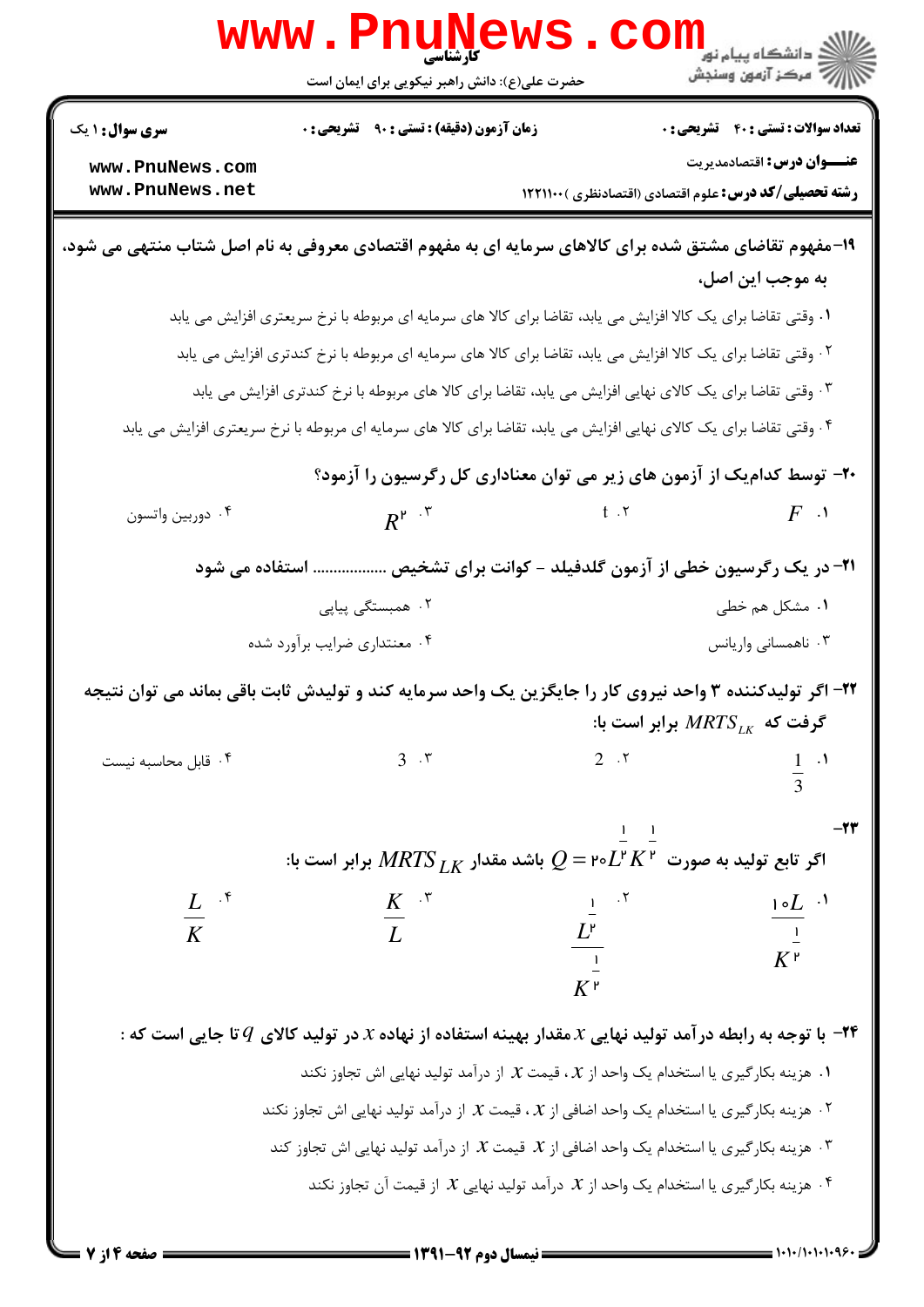| www.PnuNews.com    |                                    |                                                                                                                                                                                           |                                               |
|--------------------|------------------------------------|-------------------------------------------------------------------------------------------------------------------------------------------------------------------------------------------|-----------------------------------------------|
| www.PnuNews.net    |                                    | <b>رشته تحصیلی/کد درس:</b> علوم اقتصادی (اقتصادنظری ) ۱۲۲۱۱۰۰                                                                                                                             | <b>عنـــوان درس:</b> اقتصادمدیریت             |
|                    |                                    | ۲۵– در امتداد مسیر توسعه ، کدامیک از عوامل زیر تغییر می کند؟                                                                                                                              |                                               |
| ۰۴ درآمد نیروی کار | ۰۳ قیمت سرمایه                     | ۰۲ قیمت نیروی کار                                                                                                                                                                         | ۰۱ هزينه پولي                                 |
|                    |                                    |                                                                                                                                                                                           | ٢۶- قیمت سایه                                 |
|                    |                                    |                                                                                                                                                                                           | ٠١ ظرفيتي كه خالي است بي نهايت است            |
|                    |                                    | ۰۲ همان پاسخ دوگان یک مساله برنامه ریزی خطی است                                                                                                                                           |                                               |
|                    |                                    |                                                                                                                                                                                           | ۰۳ هزینه نهایی مصرف هر نهاده است              |
|                    |                                    | ۰۴ از منظر هزینه فرصت ، ارزش نهایی یک نهاده را ارزیابی می کند                                                                                                                             |                                               |
|                    |                                    | ۳۷- تابع تولید زیر را که در آن $L$ و $K$ نهاده های تولید هستند را در نظر بگیرید، بازده نسبت به مقیاس،                                                                                     | $Q = 1 \circ L^{\mathsf{r}} + K^{\mathsf{r}}$ |
|                    |                                    |                                                                                                                                                                                           |                                               |
|                    | ۰۲ ثابت است                        |                                                                                                                                                                                           | ۰۱ .<br>برابر هـ و نزولی است                  |
|                    | ۴<br>برابر — و صعودی است<br>.<br>٨ |                                                                                                                                                                                           | ۰۳ .<br>برابر — و صعودی است                   |
|                    |                                    | تابع تولید یک بنگاه اقتصادی عبارت است از $Y^{\,\mathsf{F}}+YY+\mathsf{F}\times K^\mathsf{F}+X$ م $Q=\mathsf{p}\times Q$ ، که در آن $Q$ برابر محصول کل بنگاه در $^{-\mathsf{Y}\mathsf{A}}$ |                                               |
|                    |                                    | سال، $X$ برابر تعداد روزهای بکاررفته کامپیوتر و $Y$ برابر روزهای مورد اشتغال است. درجه تجانس این تابع چند است؟                                                                            |                                               |
| $\Delta$ . ۴       | $F \cdot Y$                        | $\mathbf{r}$ . $\mathbf{r}$                                                                                                                                                               | $Y \cdot 1$                                   |
|                    |                                    | ۲۹- هزینه های کوتاه مدت مربوط به دوره ای از تولید است که ،                                                                                                                                |                                               |
|                    | ۰۲ حداقل دو عامل تولید متغیر است   |                                                                                                                                                                                           | ۰۱ همه عوامل تولید متغیر هستند                |
|                    | ۰۴ همه عوامل توليد ثابت هستند      |                                                                                                                                                                                           | ٠٣ حد اقل يک عامل توليد ثابت است              |
|                    |                                    | تابع تولید نیروی کاری برابر $L$ = $Q$ و مزد ۲۵ تومان است، هزینه نهایی تولید محصول برابر است با: "                                                                                         |                                               |
|                    | ۰۰ تومان                           | ۲۵ ۰۲ تومان می                                                                                                                                                                            | ٠١ ٢/٥ تومان                                  |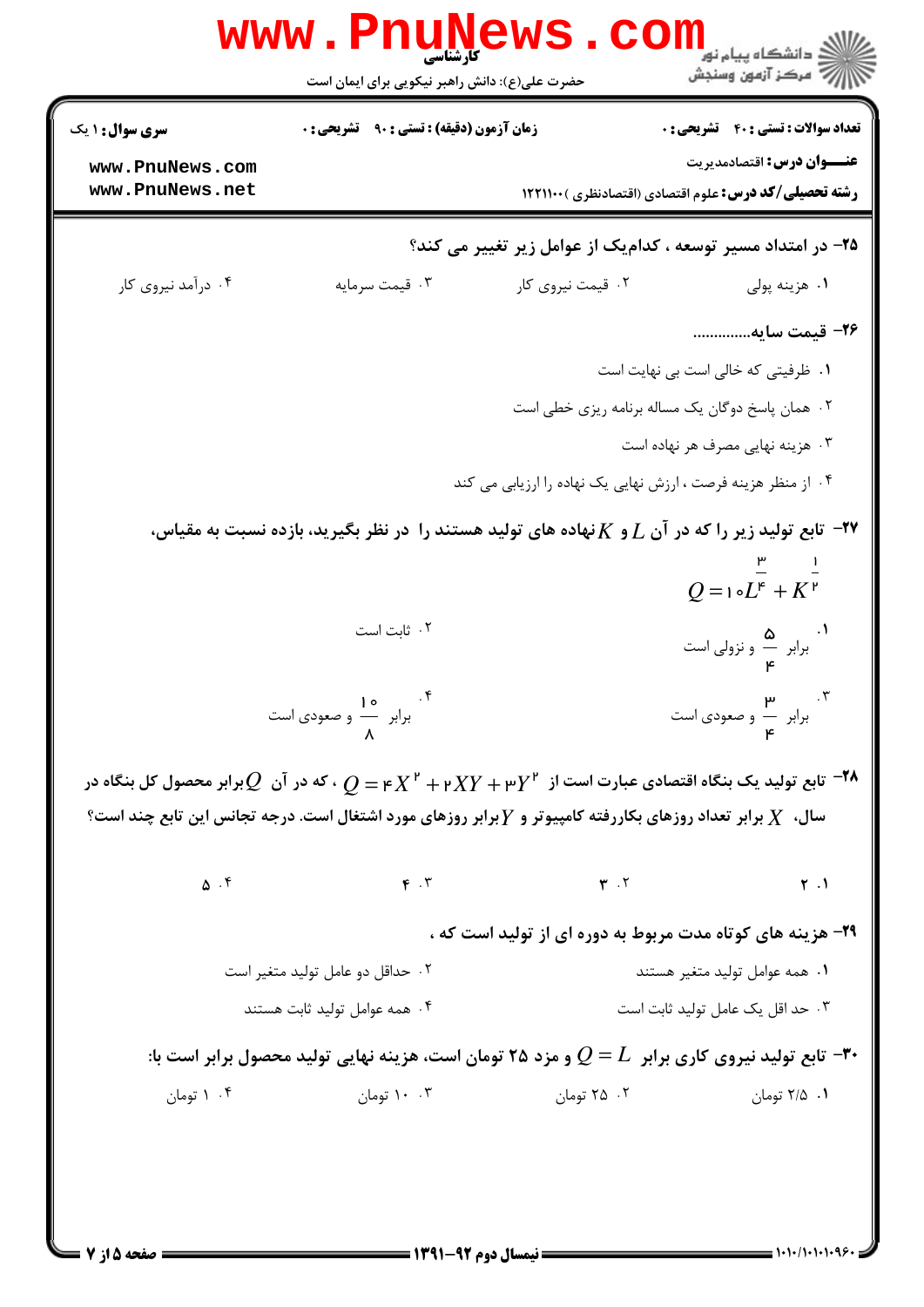|                        | <b>www . P</b> I<br>کارشناسی<br>حضرت علی(ع): دانش راهبر نیکویی برای ایمان است                             |                                                                    | ڪ دانشڪاه پيام نور<br>7- مرڪز آزمون وسنڊش              |
|------------------------|-----------------------------------------------------------------------------------------------------------|--------------------------------------------------------------------|--------------------------------------------------------|
| <b>سری سوال : ۱ یک</b> | <b>زمان آزمون (دقیقه) : تستی : ۹۰٪ تشریحی : 0</b>                                                         |                                                                    | <b>تعداد سوالات : تستی : 40 ٪ تشریحی : 0</b>           |
| www.PnuNews.com        |                                                                                                           |                                                                    | <b>عنـــوان درس:</b> اقتصادمدیریت                      |
| www.PnuNews.net        |                                                                                                           |                                                                    | رشته تحصیلی/کد درس: علوم اقتصادی (اقتصادنظری ) ۱۲۲۱۱۰۰ |
|                        | ۳۱–اگر منحنی های هزینه متوسط و هزینه نهایی، نقطه حداقل داشته باشند، می توان گفت که حداقل هزینه نهایی،     |                                                                    | به هزينه متوسط،                                        |
|                        | ۰۲ در سطح بالاتری از تولید است                                                                            |                                                                    | ٠١ در سطح پايين تري از توليد است                       |
|                        | ۰۴ همه موارد بالا امکان پذیر است                                                                          |                                                                    | ۰۳ در همان سطح تولید است                               |
|                        |                                                                                                           | اگر تابع هزینه بلند مدت بنگاهی بصورت $\mathit{LTC} = aQ^k$ باشد،   | -32                                                    |
|                        |                                                                                                           |                                                                    |                                                        |
|                        |                                                                                                           | ا. اگر ہ $K > 1$ باشد $LTC$ با نرخ کاهنده افزایش می یابد $K$       |                                                        |
|                        |                                                                                                           | ا اگر ا $K < 1$ باشد $LTC$ با نرخ فزاینده افزایش می یابد $K <$ ۱ ۰ |                                                        |
|                        |                                                                                                           | باشد $LTC$ باشد $LTC$ با نرخ کاهنده کاهش می یابد $K=$ ۱ $^\star$   |                                                        |
|                        |                                                                                                           | ا اگر ا $K < 1$ باشد $LTC$ با نرخ فزاینده کاهش می یابد $K < 1$     |                                                        |
|                        |                                                                                                           |                                                                    | ۳۳- جایی که درآمد کل و هزینه کل با هم برابرند را       |
|                        | ۰۲ قیمت سایه گویند                                                                                        |                                                                    | ۰۱ هزینه متوسط گویند                                   |
|                        | ۰۴ نقطه سر به سر گویند                                                                                    |                                                                    | ۰۳ کشش اهرم عملیاتی گویند                              |
|                        |                                                                                                           |                                                                    | ۳۴- در بازار انحصار چندجانبه،                          |
|                        | ۰۲ تعداد تولیدکنندگان زیاد و کالاها همگن هستند                                                            |                                                                    | ۰۱ تعداد تولیدکنندگان کم و کالاها همگن هستند           |
|                        | ۰۴ تعداد تولیدکنندگان زیاد و کالاها ناهمگن هستند                                                          |                                                                    | ۰۳ تعداد تولیدکنندگان کم و کالاها ناهمگن هستند         |
|                        |                                                                                                           |                                                                    | ۳۵- در بازار رقابت کامل،                               |
|                        | ۰۲ سود اقتصادی در بلند مدت صفر است                                                                        |                                                                    | ۰۱ سود حسابداری در بلند مدت صفر است                    |
|                        | ۰۴ سود اقتصادی در کوتاه مدت صفر است                                                                       |                                                                    | ۰۳ سود حسابداری در کوتاه مدت صفر است                   |
|                        |                                                                                                           | ۳۶- منحنی رتقاضای یک بنگاه در حالت رقابت انحصاری،                  |                                                        |
|                        | ۰۲ شیب منفی و کشش کمی دارد                                                                                |                                                                    | ٠١ شيب منفى وكش بسيار زياد دارد                        |
|                        | ۰۴ کشش بی نهایت دارد                                                                                      |                                                                    | ۰۳ افقی است                                            |
|                        | ۳۷– اگر هزینه نهایی بنگاه رقابت انحصاری، ۶ باشدو کشش قیمتی کالای بنگاه در حالت تعادل، ۴ باشد، بنگاه کالای |                                                                    |                                                        |
|                        |                                                                                                           |                                                                    | خود را به چه قیمتی به فروش می رساند؟                   |
| $Yf$ . $f$             | $\lambda$ . $\mu$                                                                                         | $\cdot \cdot \cdot$                                                | $\gamma$ .                                             |
| ـــــ صفحه ۱۶ز 7       |                                                                                                           |                                                                    |                                                        |